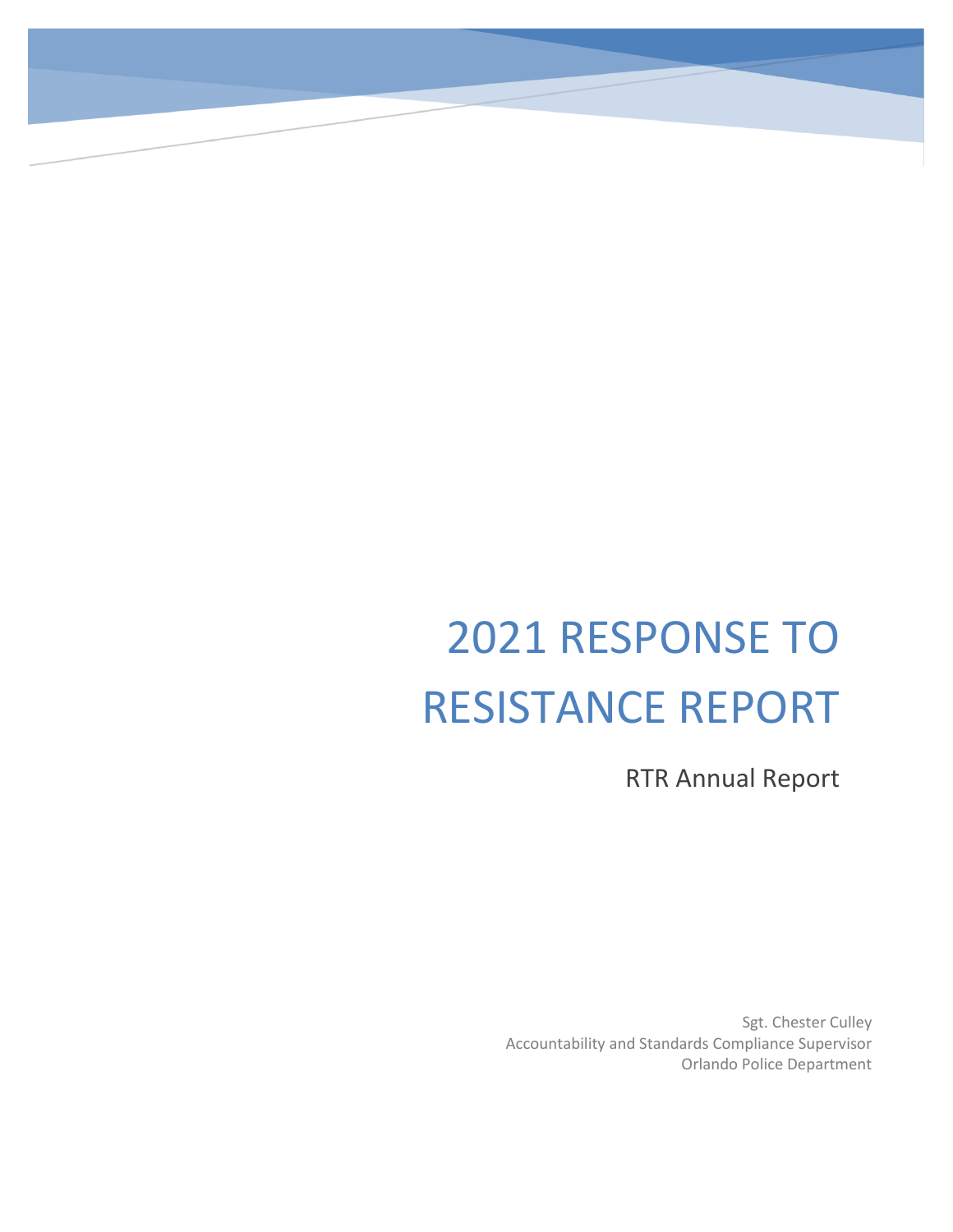## 2021 Response to Resistance Analysis and Training Summary

## Analysis of Defensive Tactics Utilized

There were 343 Response to Resistance (RTR) Reports in 2021 resulting from 321 incidents with a use of 438 reportable tactics. Generated reports are offender based in the new Blue Team Software. As such, the number of reports is higher than the number of incidents as some incidents have more than one offender where officers responded to resistance. Reports from prior year software systems were incident based, therefore, the report count was lower than the total number of offenders. The total number of persons taken into custody for 2021 was 13,558 (10,892 adult arrests, 555 juvenile arrests, 2,111 Baker Acts).

The number of RTR incidents increased by 23.4% (from 260 to 321) and the number of reportable tactics used decreased by 2.8% as compared to 2020 data. The number of tactics used per incident averaged 1.5 from 2014-2020.The tactics used per incident in 2021 decreased from this average to 1.36. The following table details the number of tactics used by category and is sorted in frequency order (from high-low for 2021) for the number of occurrences per tactic. The table also compares 2021's statistics to previous years.

| <b>Annual Defensive Tactics Comparison by Year</b> |      |      |      |      |      |      |      |      |                                                                  |
|----------------------------------------------------|------|------|------|------|------|------|------|------|------------------------------------------------------------------|
| <b>YEAR</b>                                        | 2014 | 2015 | 2016 | 2017 | 2018 | 2019 | 2020 | 2021 | $%$ of<br>Reportable<br><b>Tactics</b><br><b>Used in</b><br>2021 |
| <b>Total RTR Incidents</b>                         | 610  | 517  | 399  | 444  | 382  | 314  | 260  | 321  |                                                                  |
| <b>CEW (ECD)</b>                                   | 230  | 188  | 168  | 219  | 224  | 198  | 169  | 138  | 31.5                                                             |
| <b>Chemical Agents</b>                             | 359  | 278  | 153  | 170  | 137  | 80   | 85   | 104  | 23.7                                                             |
| <b>Tackle/Take Downs</b>                           | 149  | 167  | 160  | 126  | 101  | 93   | 116  | 97   | 22.1                                                             |
| <b>Stop Sticks</b>                                 | 4    | 4    | 10   | 17   | 10   | 9    | 18   | 55   | 12.55                                                            |
| <b>Strikes</b>                                     | 130  | 85   | 88   | 74   | 60   | 55   | 45   | 30   | 6.8                                                              |
| <b>K9 Apprehension</b>                             | 29   | 28   | 21   | 27   | 21   | 18   | 15   | 14   | 3.19                                                             |
| <b>Impact Weapons</b>                              | 11   | 10   | 3    | 10   | 9    | 4    | 3    | 0    | 0                                                                |
| <b>Total Tactics</b>                               | 912  | 760  | 603  | 643  | 562  | 457  | 451  | 438  |                                                                  |

The top three tactics used were Conducted Energy Weapons (CEW), tackle / takedowns, and chemical agent. The following graph depicts the ratio of tactics used as a total of the 343 RTR reports. *See Reportable Tactics percentage comparisons in the following pie charts for 2019- 2021.*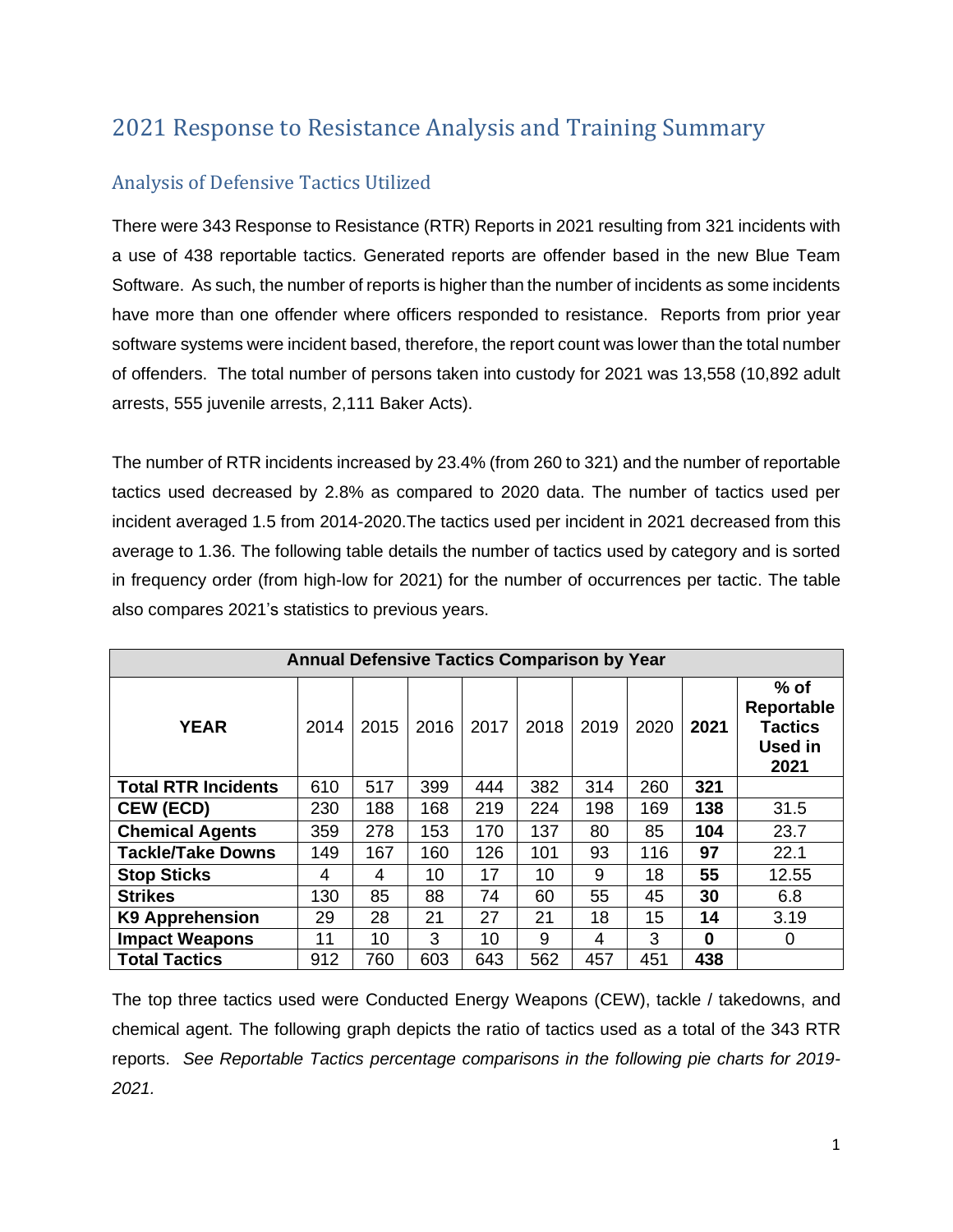

Generated reports are offender based in the new Blue Team Software. As such, the number of reports is higher than the number of incidents as some incidents have more than one offender where officers responded to resistance. Reports from prior year software systems were incident based, therefore, the report count was lower than the total number of offenders.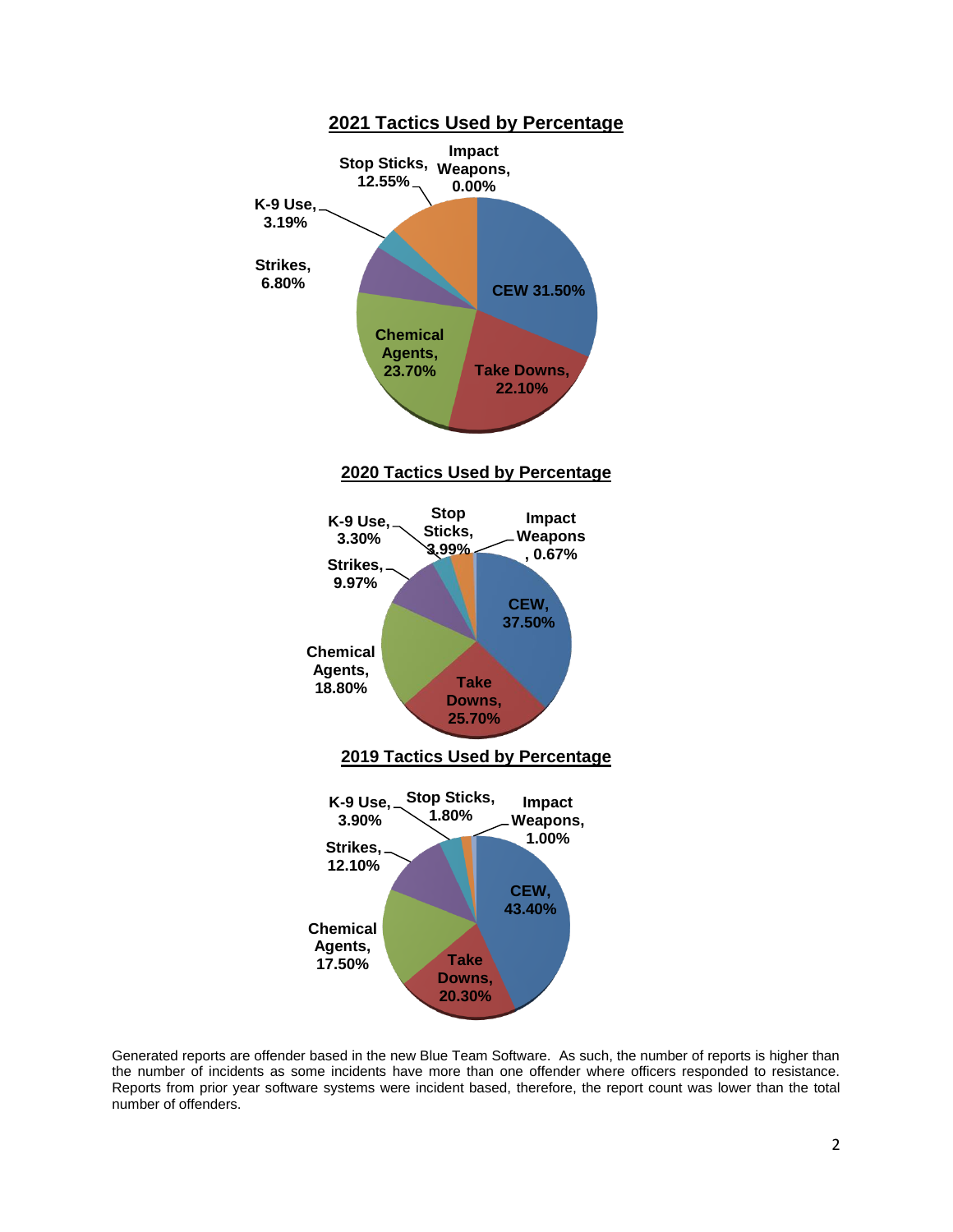The following graph displays the top three tactics used in 2021, the number of Response to Resistance Reports generated, and how each have increased or decreased since 2016.



**Annual DT Comparison**

Generated reports are offender based in the new Blue Team Software. As such, the number of reports is higher than the number of incidents as some incidents have more than one offender where officers responded to resistance. Reports from prior year software systems were incident based, therefore, the report count was lower than the total number of offenders.

#### Analysis of the Number of Officers and Offenders Involved Per Incident

|                               |     |     | 2020 2021 % Change 2020-2021 |
|-------------------------------|-----|-----|------------------------------|
| <b>Principal Officers</b>     | 364 | 436 | $+19.7%$                     |
| <b>Assisting Officers</b> 275 |     | 403 | $+46.5%$                     |
| <b>Total Officers</b>         | 639 | 839 | $+31.3%$                     |

#### **Officers Involved in Response to Resistance Incidents**

*2021's data shows an increase in the number of officers present during response to resistance incidents. 93.5% of the time, response to resistance incidents involved one offender.*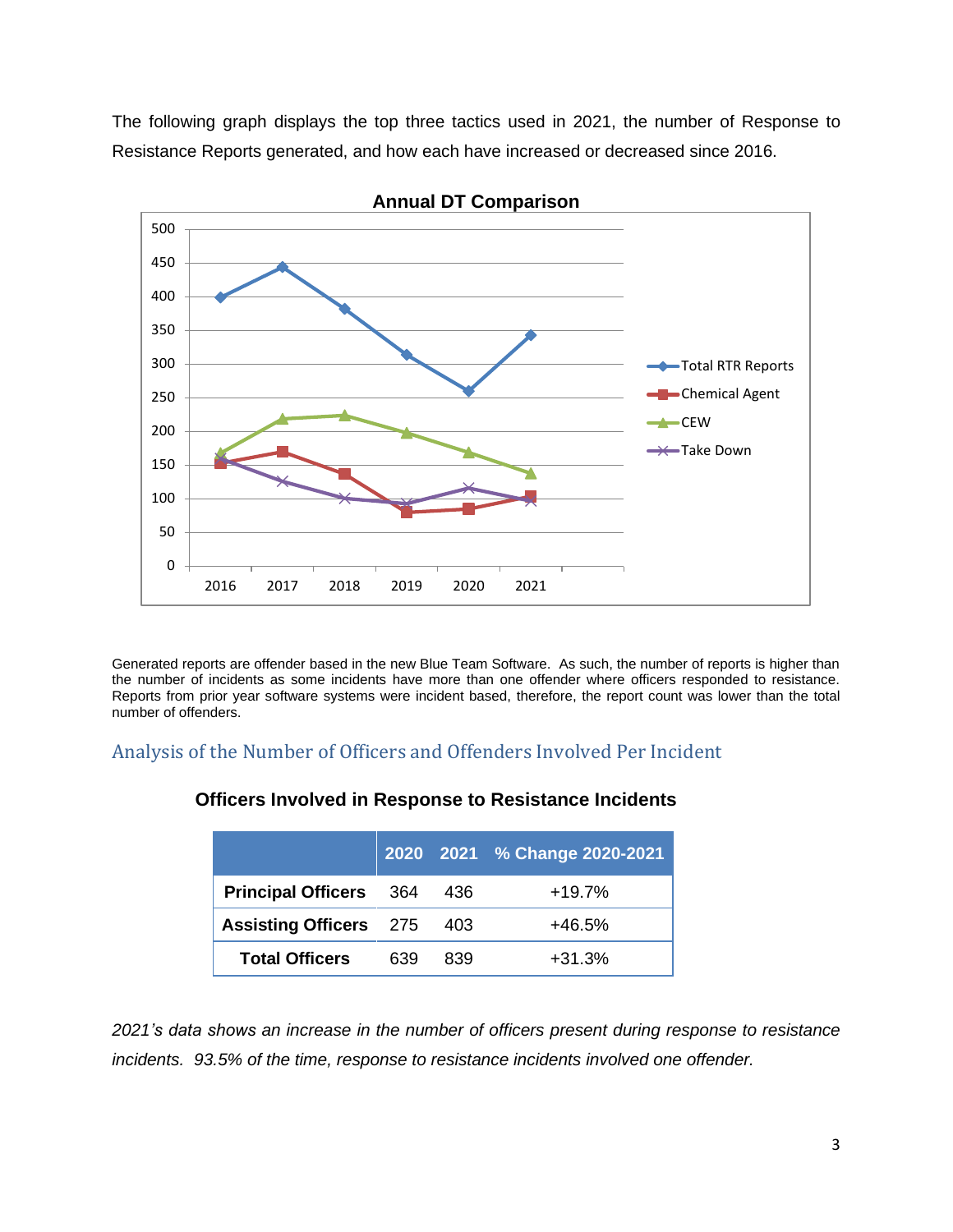|               |                          | 2020                       | 2021                     |                            | % Change      |  |
|---------------|--------------------------|----------------------------|--------------------------|----------------------------|---------------|--|
| # Involved    | # of<br><b>Incidents</b> | $%$ of<br><b>Incidents</b> | # of<br><b>Incidents</b> | $%$ of<br><b>Incidents</b> | $2020 - 2021$ |  |
| One           | 58                       | 22.3%                      | 81                       | 25%                        | $+40%$        |  |
| Two           | 102                      | 39.2%                      | 97                       | 30%                        | $-5%$         |  |
| Three or More | 100                      | 38.5%                      | 143                      | 45%                        | $+43%$        |  |

**Numbers of Officers Involved Per Incident**



*2021's data shows an increase in the number of officers present during response to resistance incidents. 93.5% of the time, response to resistance incidents involved one offender.*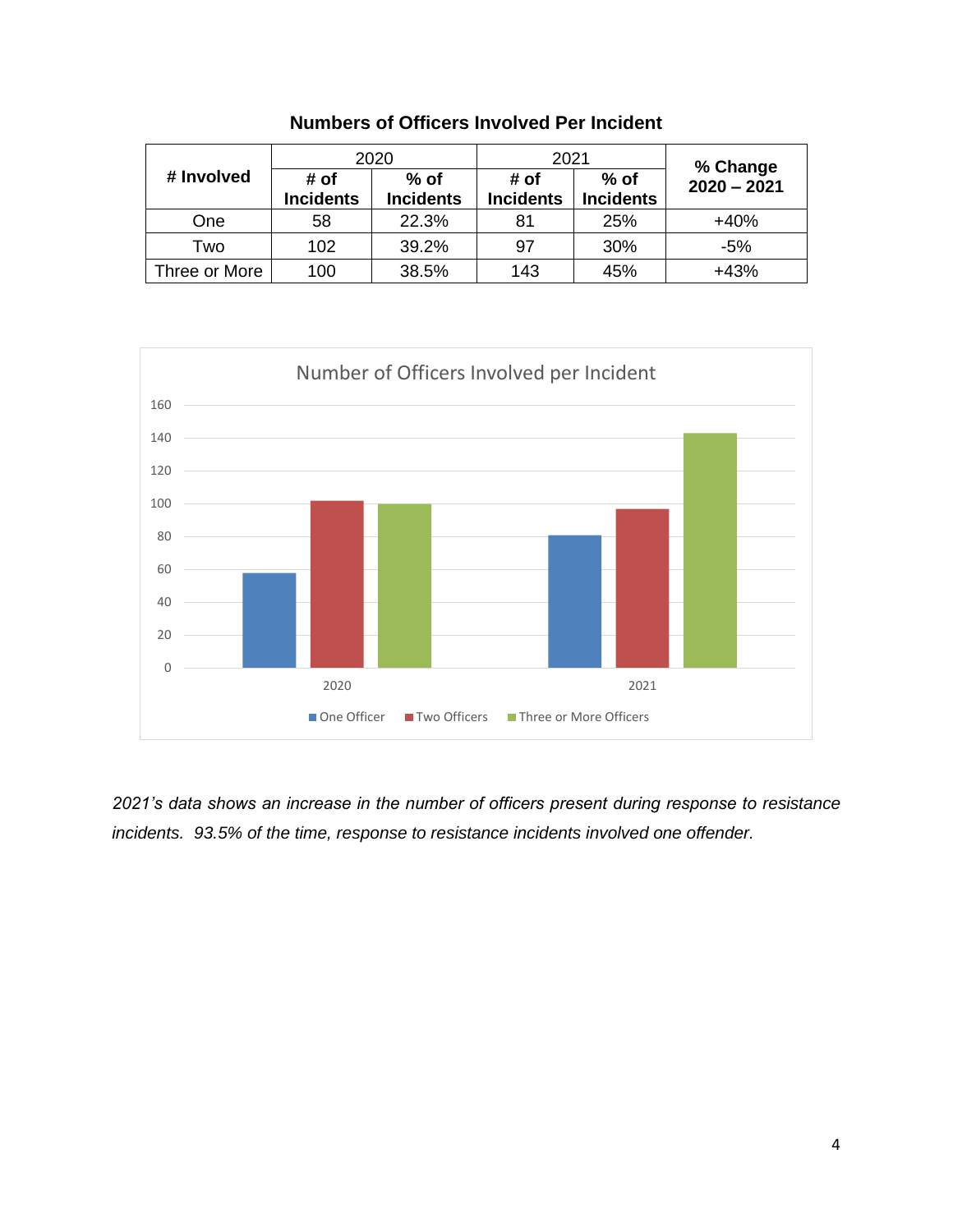|               |                          | 2020                       | 2021                     |                            | % Change    |  |
|---------------|--------------------------|----------------------------|--------------------------|----------------------------|-------------|--|
| # Involved    | # of<br><b>Incidents</b> | $%$ of<br><b>Incidents</b> | # of<br><b>Incidents</b> | $%$ of<br><b>Incidents</b> | 2020 - 2021 |  |
| One           | 241                      | 93%                        | 300                      | 93.5%                      | $+24.5%$    |  |
| Two           | 12                       | 4.6%                       | 17                       | 5.3%                       | $+41.7%$    |  |
| Three or More |                          | 2.7%                       | ર                        | 1%                         | $-57%$      |  |

**Number of Offenders Involved Per Incident** 



#### Analysis of Officer Injuries

Approximately 4.5% of officers involved in response to resistance incidents were battered by the offender in 2021. Approximately 2.9% percent of officers involved in a response to resistance suffered an injury. The number of officers battered by offenders increased from 21 to 38, representing an 81% increase. We saw a decrease in officer injuries in 2021 (both total number and percentage) however, when injured the percentage of officers requiring medical treatment is significantly higher. The percentage of offenders with injuries requiring medical treatment decreased as well by 1.6%.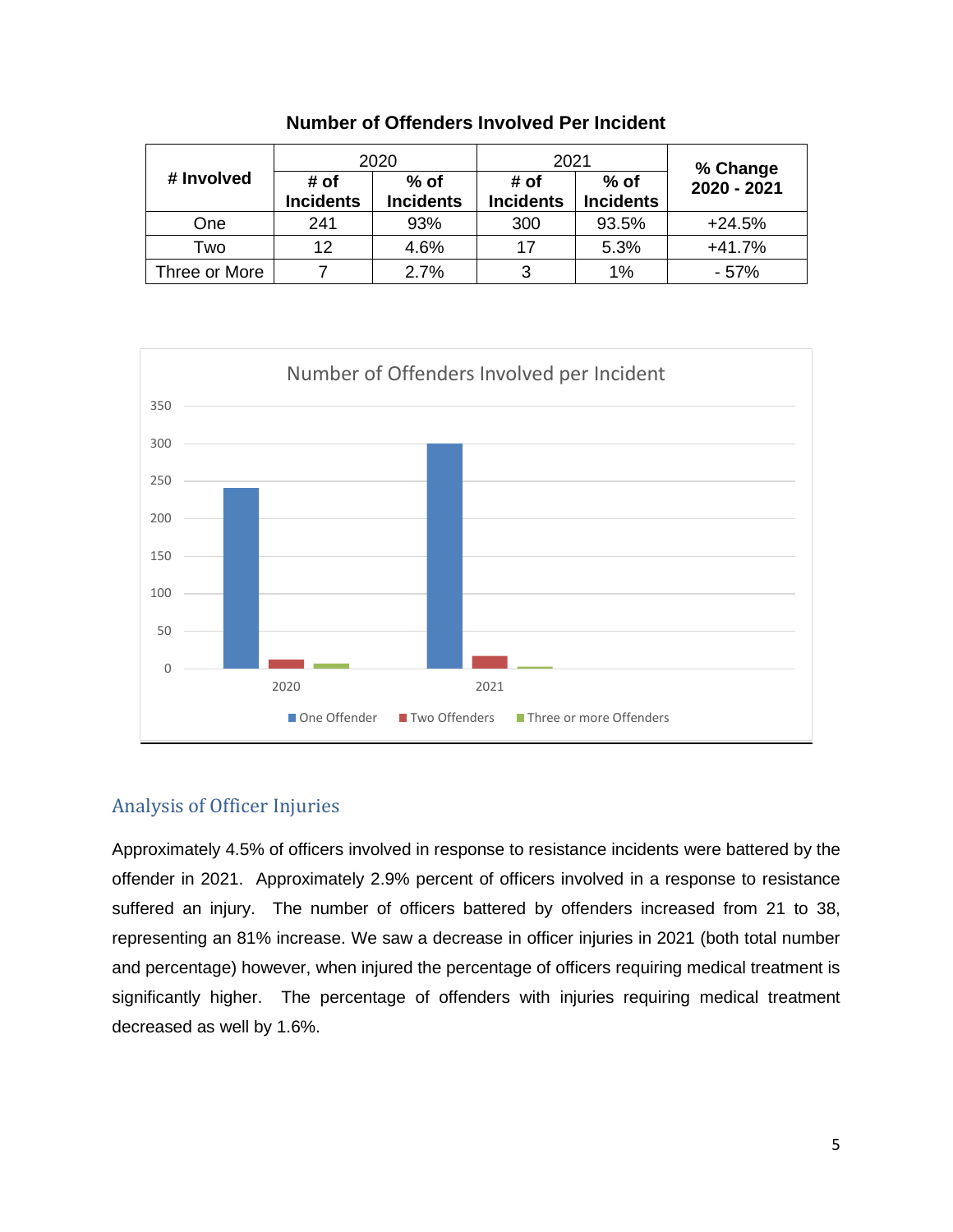|                                       |               | 2020                      | 2021          |                           | % Change                                  |  |
|---------------------------------------|---------------|---------------------------|---------------|---------------------------|-------------------------------------------|--|
| <b>Officers</b>                       | <b>Number</b> | $%$ of<br><b>Officers</b> | <b>Number</b> | $%$ of<br><b>Officers</b> | 2020 - 2021<br>in # of<br><b>Officers</b> |  |
| <b>Total Officers Involved in RTR</b> | 639           |                           | 839           |                           | $+31.3%$                                  |  |
| <b>Battered</b>                       | 21            | 3.2%                      | 38            | 4.5%                      | $+81%$                                    |  |
| Injured                               | 29            | 4.5%                      | 24            | 2.9%                      | $-17.2%$                                  |  |
| <b>Medical Treatment Required</b>     | 5             | .8%                       | 15            | 1.8%                      | $+200%$                                   |  |

## **Officers Battered or Injured During RTR Incidents**



### Analysis of Offender Injuries

There were 343 offenders involved in the 321 response to resistance incidents in 2021. Of these, 135 offenders reported some form of injury. Of these, 45 required medical treatment. This is a 12.8% increase in number of offenders injured compared to 2020, however a 1.6% decrease as a percentage of offenders for 2021.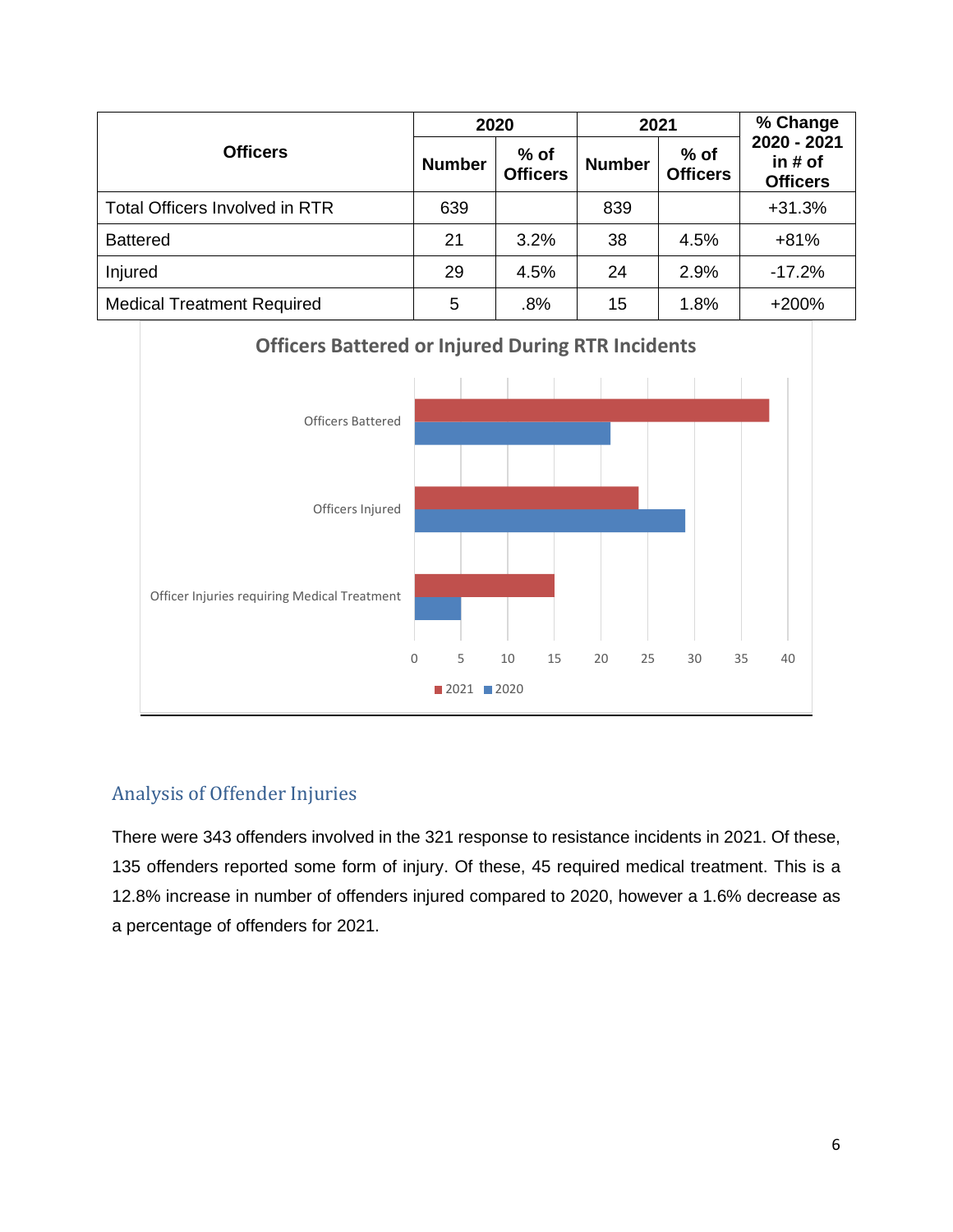## **Offender Injuries**

|                                   |               | 2020                       |               | 2021                       | % Change in                             |
|-----------------------------------|---------------|----------------------------|---------------|----------------------------|-----------------------------------------|
| <b>Offenders</b>                  | <b>Number</b> | $%$ of<br><b>Offenders</b> | <b>Number</b> | $%$ of<br><b>Offenders</b> | # of<br><b>Offenders</b><br>2020 - 2021 |
| <b>Total Offenders</b>            | 266           |                            | 343           |                            | $+29%$                                  |
| Injured                           | 87            | 32.7%                      | 135           | 39%                        | $+55%$                                  |
| <b>Medical Treatment Required</b> | 39            | 14.6%                      | 45            | 13%                        | $+12.8%$                                |

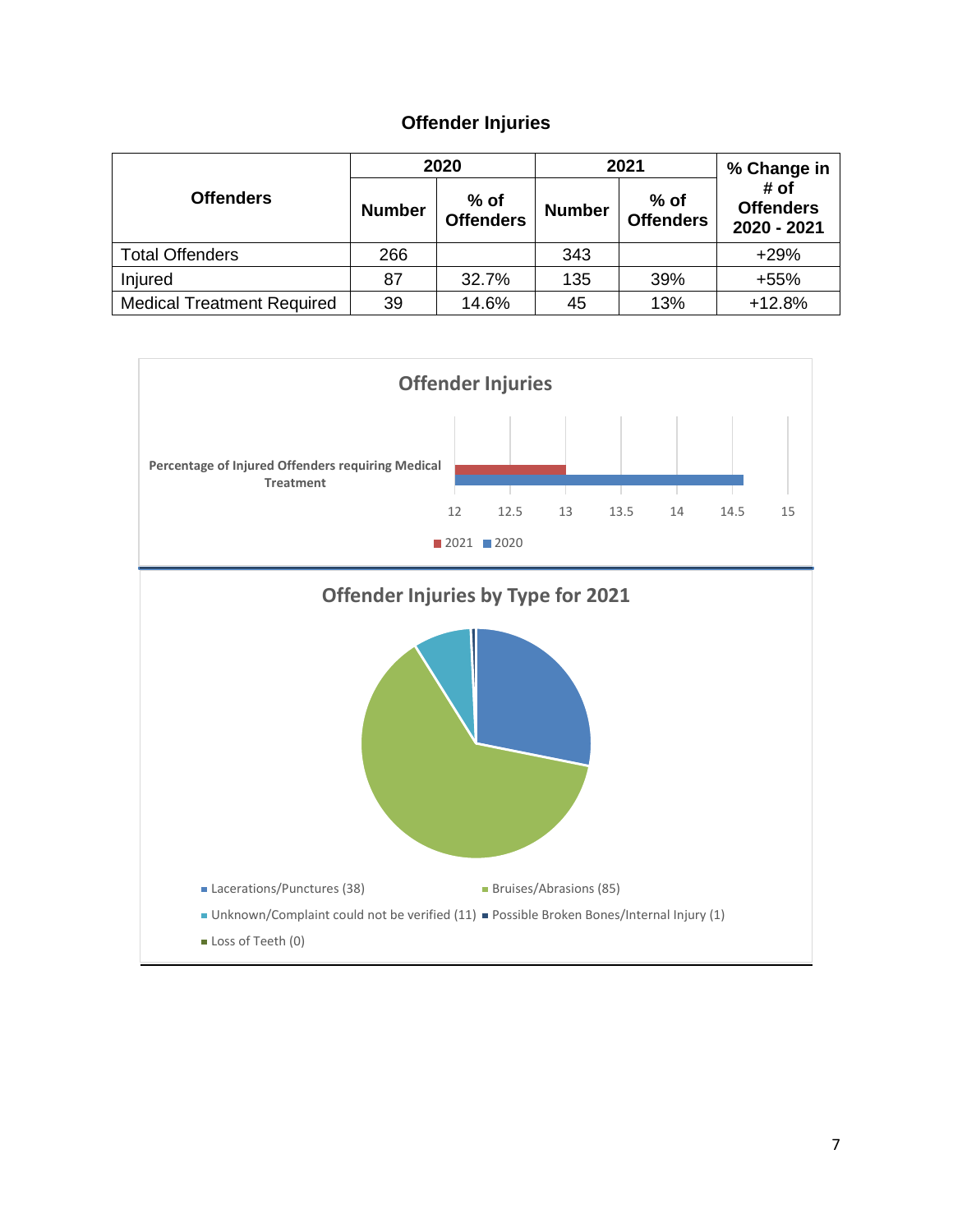|                                                                         |               | 2020                      | 2021          | % Change                  |           |
|-------------------------------------------------------------------------|---------------|---------------------------|---------------|---------------------------|-----------|
| <b>Type</b>                                                             | <b>Number</b> | $%$ of<br><b>Injuries</b> | <b>Number</b> | $%$ of<br><b>Injuries</b> | 2020-2021 |
| Lacerations / Punctures                                                 | 32            | 35.5%                     | 38            | 28%                       | $+18.5%$  |
| Bruises / Abrasions                                                     | 54            | 60%                       | 85            | 63%                       | $+57%$    |
| Other / Unknown (complaint<br>of injury which could not be<br>verified) | 1             | 1%                        | 11            | 8%                        | +1000%    |
| Possible Broken Bones /<br>Internal Injury                              | 2             | 2%                        | 1             | $.07\%$                   | $-50%$    |
| Loss of Teeth                                                           | 1             | 1%                        | 0             | $0\%$                     | $-100%$   |
| Total                                                                   | 90            |                           | 135           |                           | $+50%$    |

#### **Type of Offender Injury**

## Decrease in Injures Due to Training and Tactics

The In-Service Training Unit continues an emphasis, that began in 2013, instructing multiple officer grappling and leverage oriented arrest control techniques over striking techniques. OPD uses the term "coordinated arrests" to describe these techniques. OPD officers have embraced these techniques as the empirical data illustrates a seven-year continued decrease in the number of strikes utilized in RTR incidents and a continued decrease in both officer and offender injuries as a percentage of incidents, as mentioned above.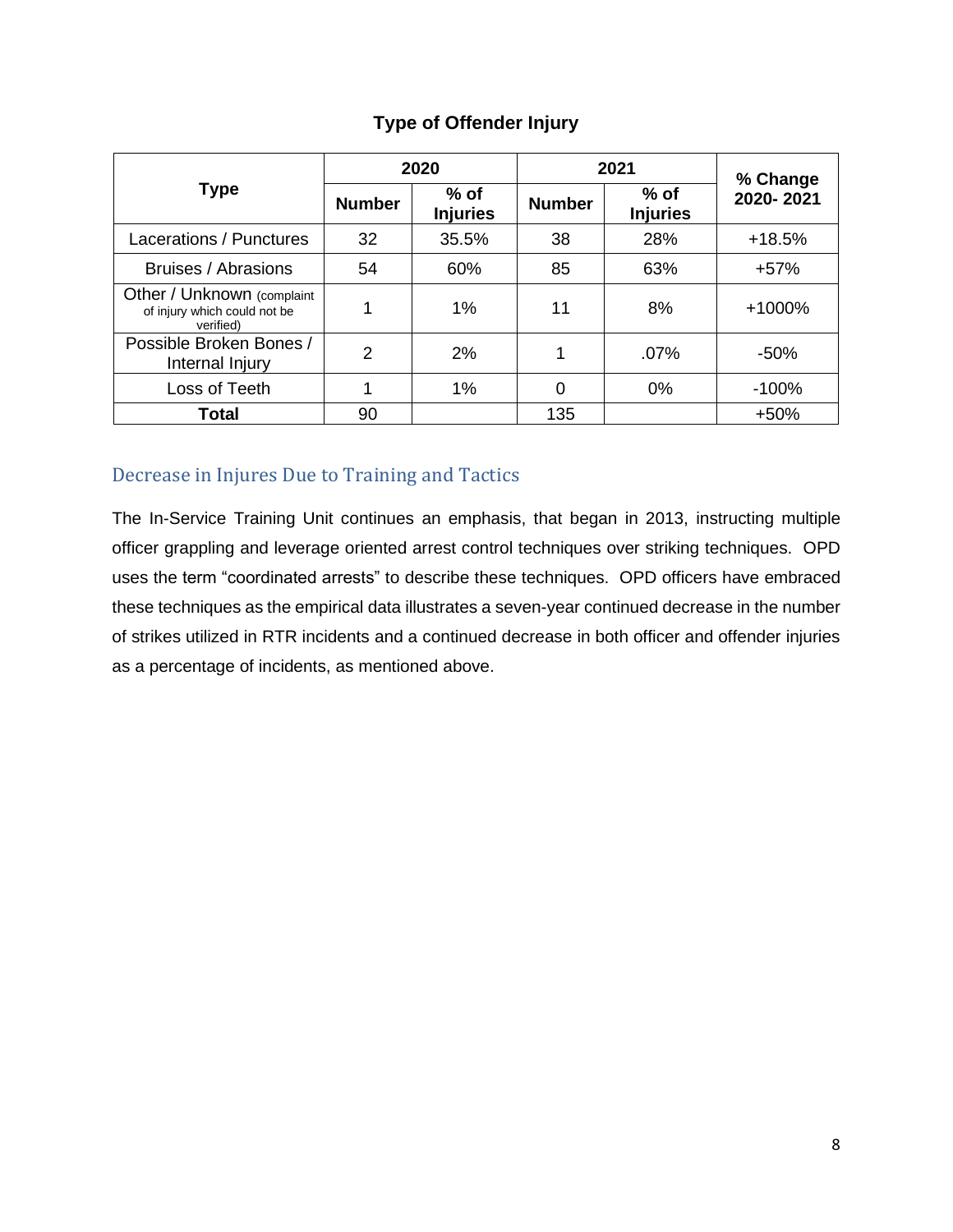### Analysis by Day of Week, Time, and Sector

The largest volume of response to resistance incidents occurred on Saturdays and Sundays (38%). The largest volume of response to resistance incidents occurred between the hours of 2000-0400 hours (60%). The Delta sector had 97 incidents (28.3%), which led all other sectors in the city. The following tables illustrate the number of incidents per day of week and sector.



| <b>Response to Resistance</b><br><b>Incidents by Sector</b> |                          |                            |                                                                   |
|-------------------------------------------------------------|--------------------------|----------------------------|-------------------------------------------------------------------|
| <b>Sector</b>                                               | # of<br><b>Incidents</b> | $%$ of<br><b>Incidents</b> | Geographical area                                                 |
| в                                                           | 34                       | 9.9%                       | North (Pine Hills, Rosemont, West<br>Colonial)                    |
| C                                                           | 31                       | 9%                         | North (Baldwin Park, Birdland, Thornton<br>Park, College Park)    |
| D                                                           | 97                       | 28.3%                      | Central/Downtown                                                  |
| E                                                           | 35                       | 10.2%                      | West (Kirkman corridor, I-Drive, Universal)                       |
| F                                                           | 59                       | 17.2%                      | Central/Downtown (Parramore)                                      |
| G                                                           | 28                       | 8.2%                       | West (Richmond Heights, Carver Shores,<br>Washington Shores, OCB) |
|                                                             | 20                       | 5.8%                       | East (Englewood, Azalea Park, Curry<br>Ford, Conway, Semoran)     |
| K                                                           | 26                       | 7.6%                       | East (Semoran Corridor, Lake Nona, Vista<br>Lakes)                |
| <b>OIA</b>                                                  | 3                        | 0.9%                       | Airport                                                           |
| Out of City                                                 | 10                       | 2.9%                       | Orange County or other county                                     |
| Total                                                       | 343                      | 100%                       |                                                                   |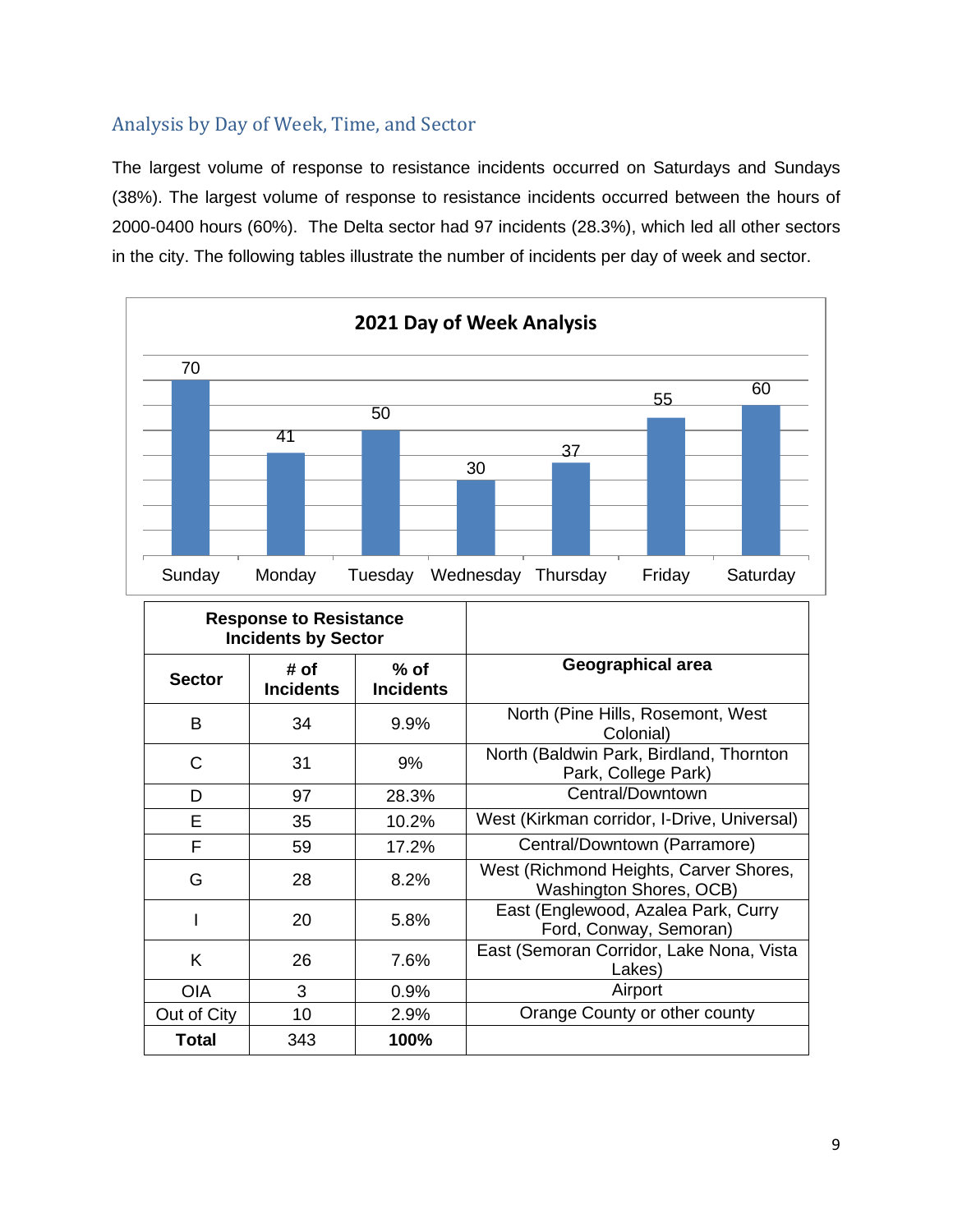#### Response to Resistance Statistics Summary:

There were 321 RTR incidents involving 343 persons where officers responded to resistance in 2021. There were 11,447 arrests made and 2,111 Baker Acts completed totaling 13,558 persons who were taken into custody in 2021. Comparatively, total persons taken into custody for 2019 and 2020 were 12,425 & 12,051 respectively (these totals include persons taken into custody for Baker Act). The average response to resistance as a percentage of arrests for the last seven years has fallen within a range of 2.2%-3.2%. The percentage for 2021 is 2.53%.

The electronic control device, chemical agent, and take downs have remained the leading tactics/techniques for the last seven years. The number of members present when encountering a response to resistance incident has shown a growing trend, which is consistent with the coordinated arrest training emphasis. Additionally, policy and training changes have been made to reinforce de-escalation.

In 2020, during the on-set of the COVID 19 Pandemic, the number of arrests decreased from 2019. The following chart compares the total number of persons arrested or taken into custody for a Baker Act each year for 2019 (pre-pandemic), 2020 (pandemic on set year), and 2021 (pandemic continued). In the second year of the pandemic (2021), the number of arrests were greater than both 2020, and the pre-pandemic year of 2019.